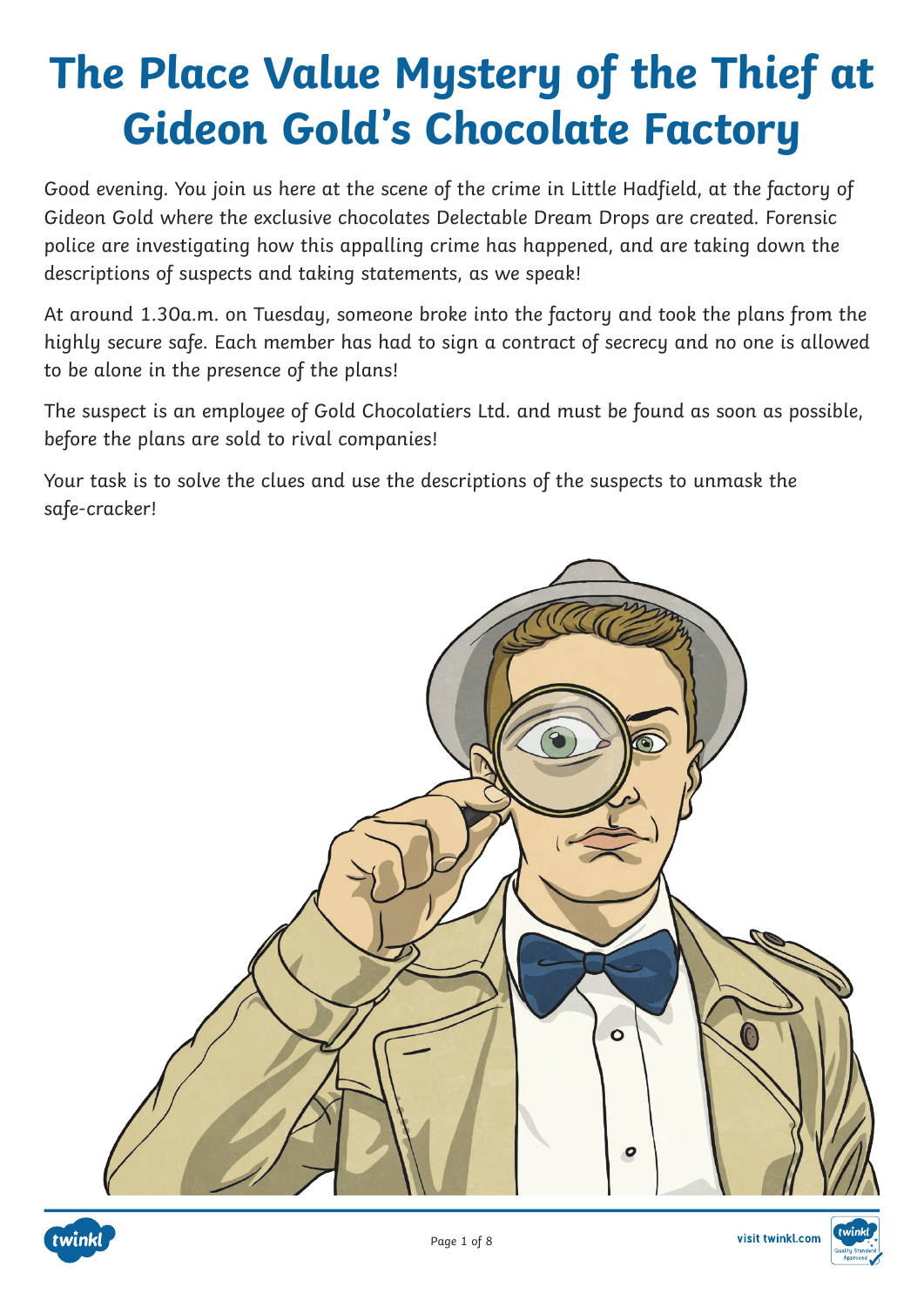| Name                  | M/F          | Job in the Factory | Wears a Hat | <b>Transport to Work</b> | Size Shoe      |
|-----------------------|--------------|--------------------|-------------|--------------------------|----------------|
| Ashael Able           | m            | packing            | yes         | car                      | $\overline{7}$ |
| <b>Betsy Browne</b>   | f            | taste tester       | yes         | car                      | 4              |
| Chi Chew              | m            | marketing          | no          | car                      | 8              |
| Dabinn Dray           | $\mathbf{f}$ | production         | yes         | walks                    | 6              |
| Eben Emanuel          | m            | team leader        | sometimes   | cycles                   | 10             |
| <b>Florence Flame</b> | f            | packing            | yes         | car                      | $\overline{7}$ |
| Gabriel Green         | m            | marketing          | no          | car                      | 7              |
| Horatio Hound         | m            | production         | yes         | bus                      | 8              |
| Isabella Isaac        | f            | packing            | yes         | car                      | 7              |
| Joss Jerry            | f            | production         | yes         | walks                    | 5              |
| Kamil Krill           | m            | team leader        | sometimes   | car                      | 10             |
| Lysander Leaf         | m            | production         | yes         | bus                      | 9              |
| Maria Mayes           | f            | taste tester       | yes         | car                      | 5              |
| Niamh Neve            | f            | packing            | yes         | car                      | 5              |
| Oswald Owen           | m            | team leader        | sometimes   | cycles                   | 8              |
| Phileas Fear          | m            | production         | yes         | cycles                   | 11             |
| Quinby Quarter        | m            | taste tester       | yes         | car                      | 12             |
| <b>Ruth Raine</b>     | $\mathbf{f}$ | production         | yes         | car                      | 6              |
| Scarlett Snow         | f            | packing            | yes         | bus                      | 4              |
| Theo Thumb            | m            | marketing          | no          | car                      | 9              |
| Usha Umrani           | f            | taste tester       | yes         | bus                      | 5              |
| Violet Vain           | f            | packing            | yes         | car                      | 6              |
| Warren Whist          | m            | taste tester       | yes         | car                      | 11             |
| Xavier Xi             | m            | marketing          | no          | car                      | 10             |
| Yuri Yale             | m            | team leader        | sometimes   | walks                    | 8              |
| Zarin Zardari         | f            | production         | yes         | walks                    | 5              |
| Nathaniel Newsome     | m            | production         | yes         | cycles                   | 9              |
| Wilhemina West        | f            | marketing          | no          | car                      | 4              |
| <b>Constance Corn</b> | f            | marketing          | no          | car                      | 6              |
| <b>Benedict Brew</b>  | m            | taste tester       | yes         | bus                      | 11             |

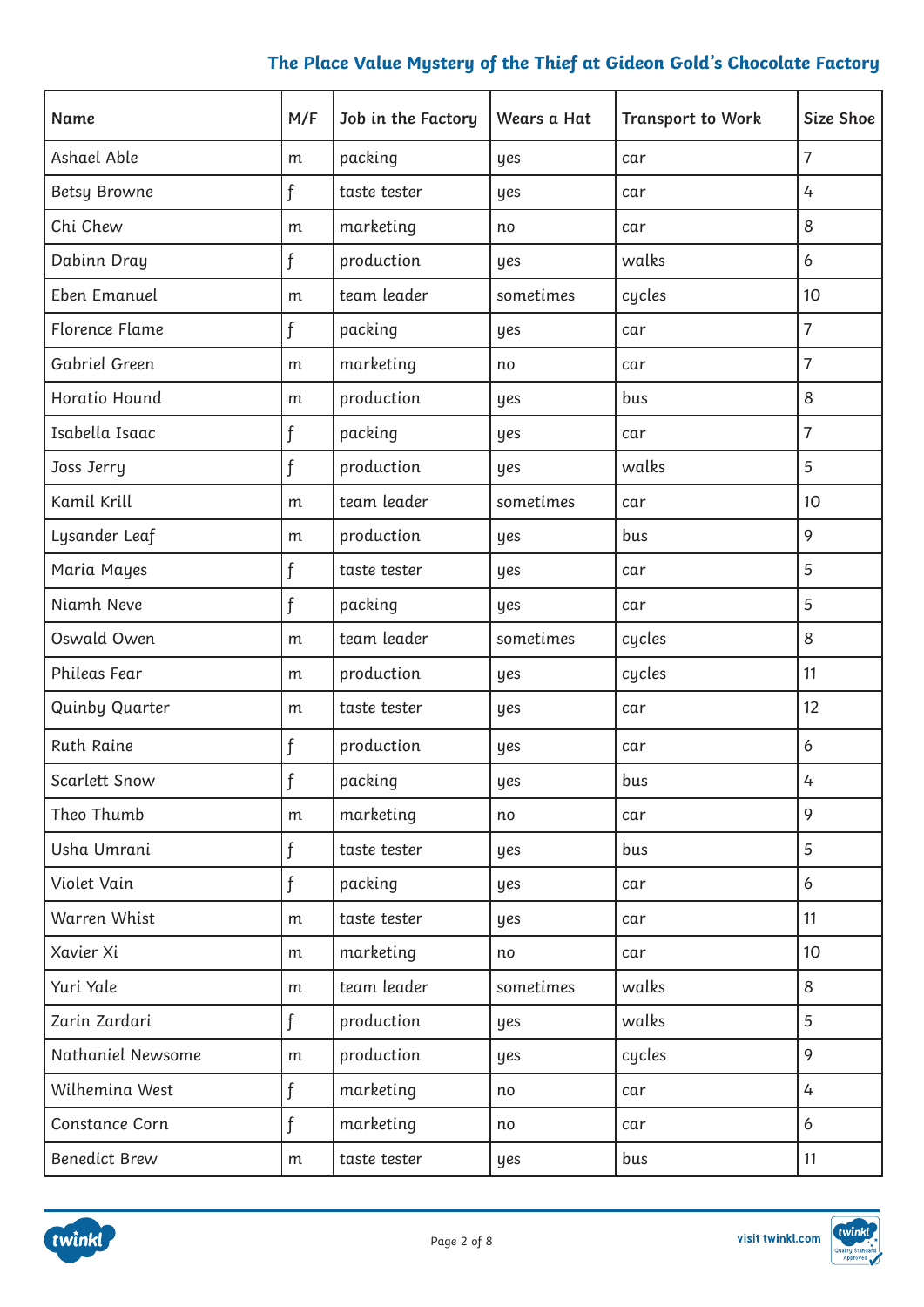**Clue 1**

Work out what the sequences are going up or down in and fill in the missing numbers. Take the last number in each row, find it in the table below and take note of the corresponding word. Once you have found all of the words, order them into a sentence to solve clue 1. Count on in steps of 5 and finish the sequence.



visit twinkl.com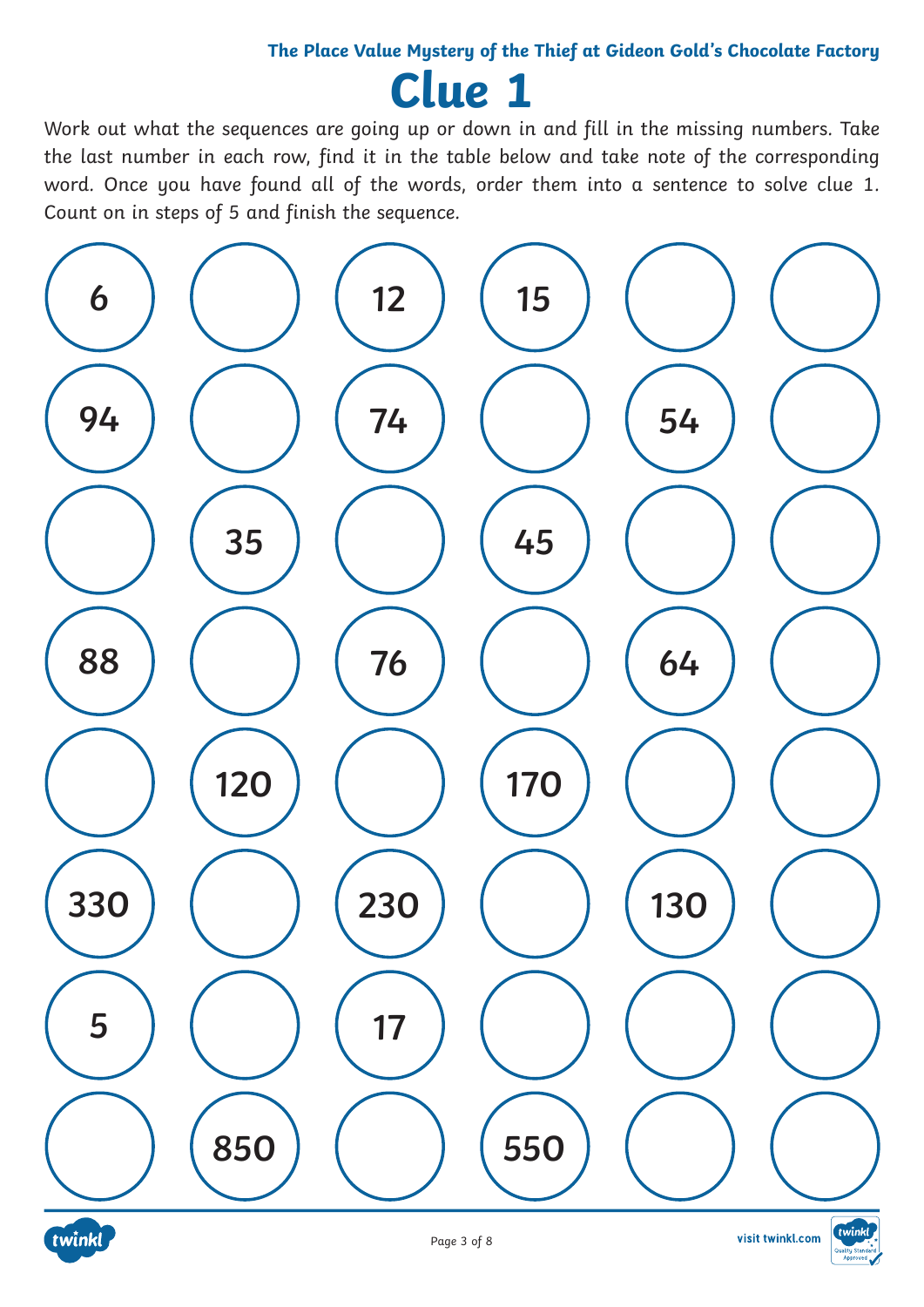| 220  | 45            | 80            | 21         |
|------|---------------|---------------|------------|
| went | ticket        | factory       | by         |
| 20   | 44<br>culprit | 350           | 36         |
| bus  |               | was           | found      |
| 35   | 90            | 200           | 55         |
| the  | bike          | $\mathfrak a$ | ${\sf to}$ |
| 75   | 250           | 58            | 25         |
| clip | the           | car           | walked     |

### Answer to clue 1:





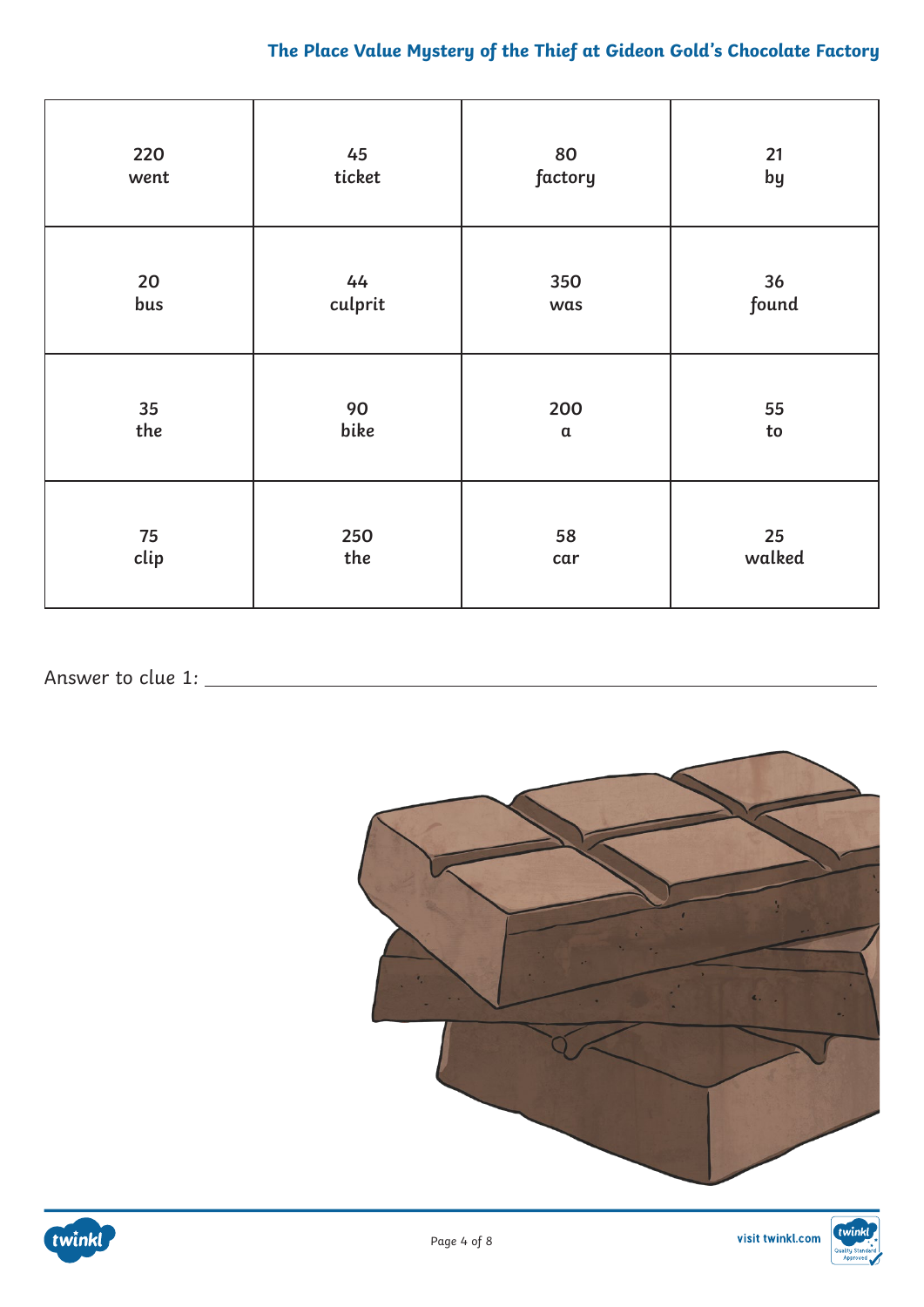### **Clue 2**

Use these signs (<, > and =) to compare the pairs of numbers.

If there are more >, the safe-breaker did not wear a hat.

If there are more <, the safe-breaker wore a hat.

If there are more =, the safe-breaker sometimes wore a hat.

| 245  | 254  | 632  | 626  | 509  | 590  |
|------|------|------|------|------|------|
|      |      |      |      |      |      |
| 1783 | 1738 | 8020 | 8002 | 379  | 397  |
|      |      |      |      |      |      |
| 1803 | 1830 | 2784 | 2784 | 1007 | 1070 |
|      |      |      |      |      |      |
| 6128 | 6119 | 4089 | 4098 | 6668 | 6599 |

Answer to clue 2: The culprit .





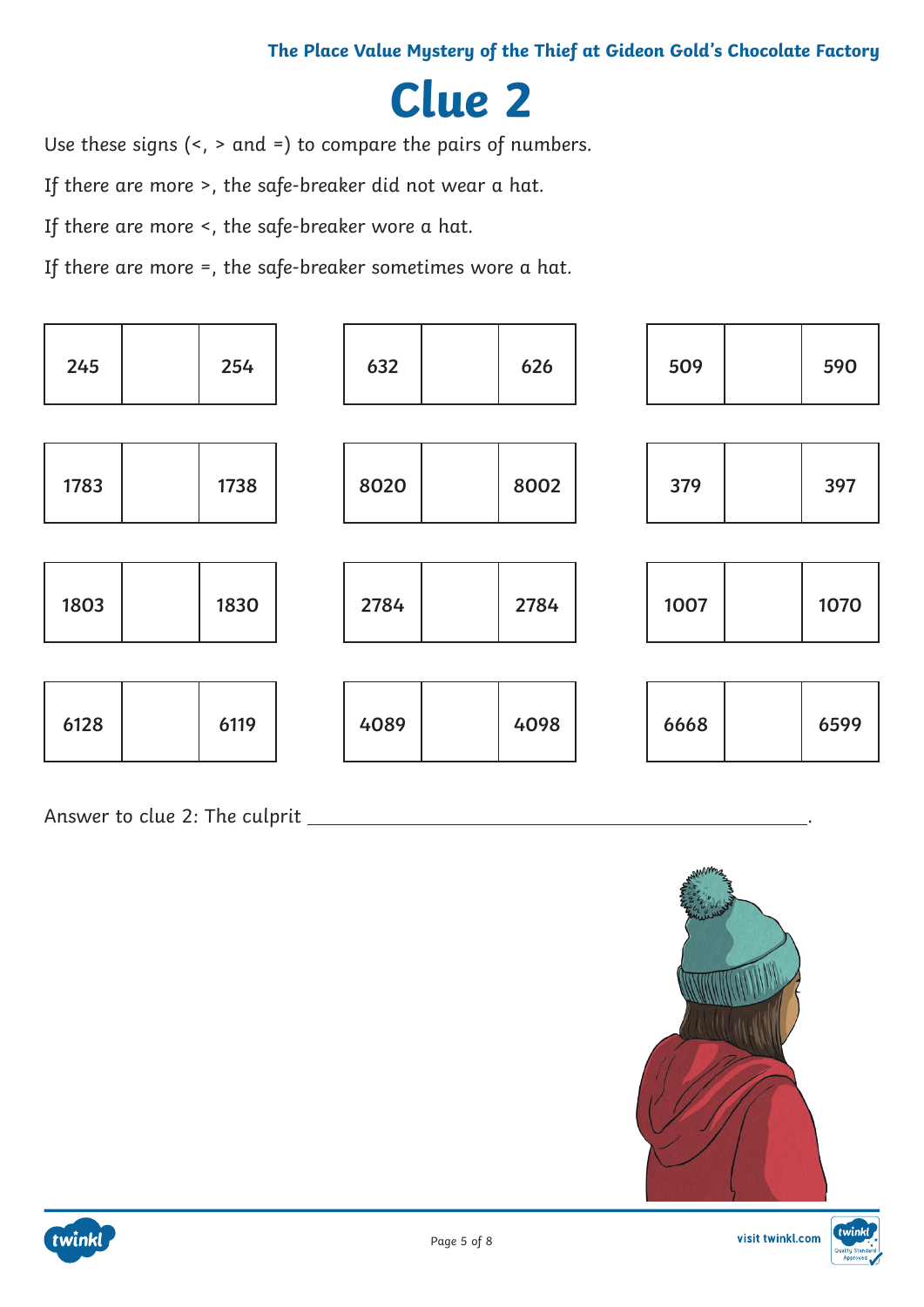## **Clue 3**

Read the numbers in words then identify the correct calculation they equal and colour it in. Order the words with the calculations and solve clue number 3.

| five hundred and four                                               | two thousand, six hundred<br>and thirty-two                                            | seven hundred and three                                              |
|---------------------------------------------------------------------|----------------------------------------------------------------------------------------|----------------------------------------------------------------------|
| four hundred and fifty-eight                                        | nine hundred                                                                           | three hundred and nine                                               |
| $600 + 73$<br>size<br>$650 + 53$<br>naughty<br>$290 + 19$<br>female | $1000 + 645$<br>male<br>$420 + 38$<br>was<br>$480 + 24$<br>safe<br>$440 + 100$<br>shoe | $500 + 400$<br>the<br>$230 + 32$<br>found<br>$630 + 2002$<br>breaker |

Answer to clue 3:



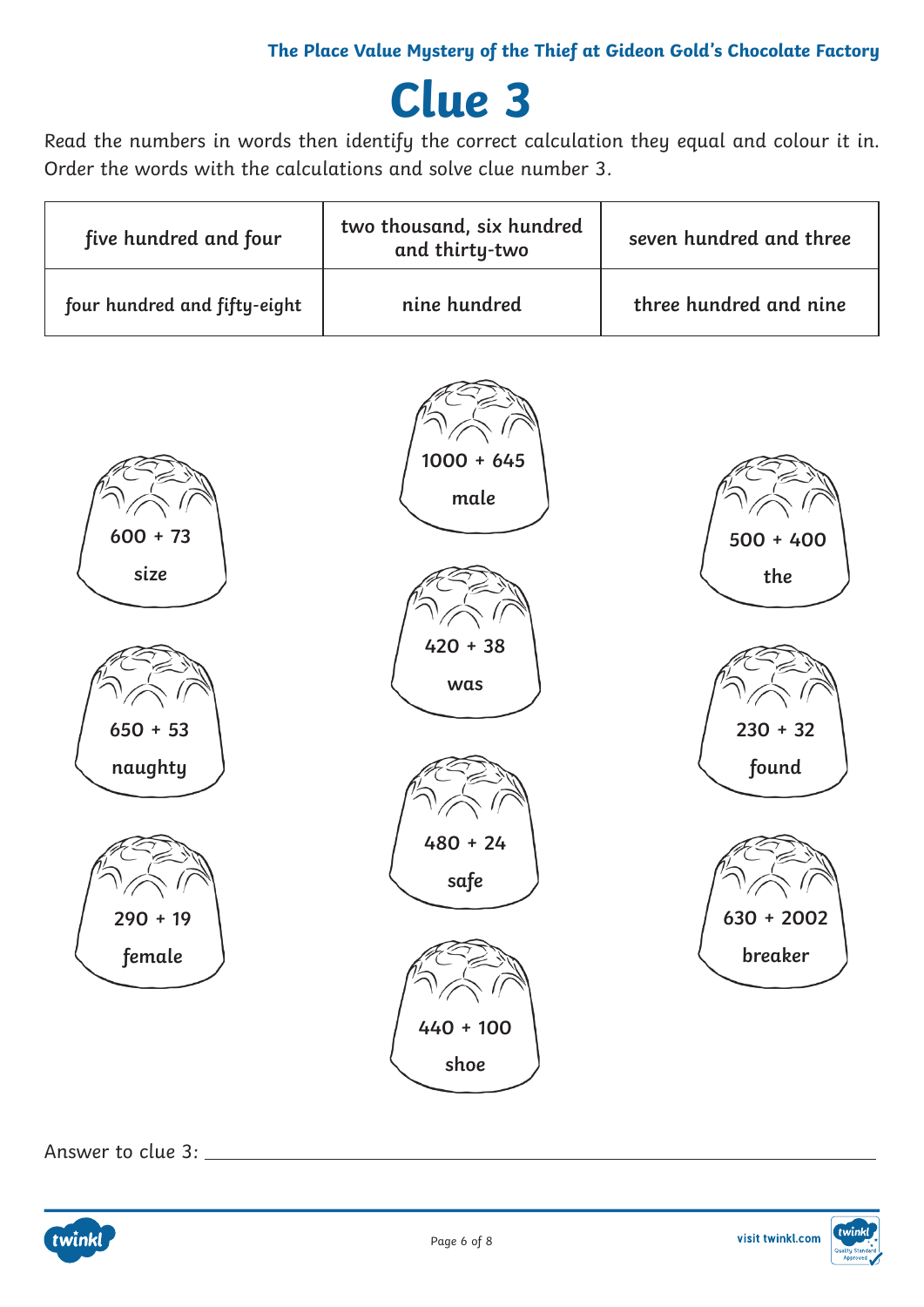## **Clue 4**

Make the largest numbers you can from these groups of digits then complete the number statements. Find the correct answers in the table and solve clue number four.

|                | 6210           |                  |                | 7367      |                  |                | 9762          |              |
|----------------|----------------|------------------|----------------|-----------|------------------|----------------|---------------|--------------|
|                | in             |                  |                | marketing |                  |                | department    |              |
|                | 8540           |                  |                | 8970      |                  |                | 2965          |              |
|                | thief          |                  |                | shoe      |                  |                | $\,\rm{team}$ |              |
|                | 9400           |                  |                | 6540      |                  |                | 1836          |              |
|                | near           |                  |                | the       |                  |                | manager       |              |
|                | 5227           |                  |                | 2007      |                  |                | 9871          |              |
|                | production     |                  |                | footprint |                  |                | worked        |              |
|                | 9932           |                  |                | 4275      |                  |                | 8431          |              |
|                | plan           |                  |                | lost      |                  |                | the           |              |
|                | 6208           |                  |                | 8542      |                  |                | 3766          |              |
|                | size           |                  |                | packing   |                  |                | leader        |              |
|                |                |                  |                |           |                  |                |               |              |
| $\overline{7}$ | 6              | $\overline{2}$   | 9              |           | $\overline{2}$   | $\overline{3}$ | 9             | 9            |
|                |                |                  |                |           |                  |                |               |              |
|                |                |                  |                |           |                  |                |               |              |
| 4              | 8              | 1                | $\overline{3}$ |           | $\boldsymbol{6}$ | $\mathbf 0$    | 4             | 5            |
|                |                |                  |                |           |                  |                |               |              |
|                |                |                  |                |           |                  |                |               |              |
| 5              | $8\phantom{1}$ | $4\overline{ }$  | $\overline{2}$ |           | $\overline{7}$   | 8              | 9             | $\mathbf{1}$ |
|                |                |                  |                |           |                  |                |               |              |
|                |                |                  |                |           |                  |                |               |              |
| 1              | $\mathbf 0$    | $\boldsymbol{6}$ | $\overline{2}$ |           | $\mathbf 0$      | 4              | ${\bf 8}$     | 5            |
|                |                |                  |                |           |                  |                |               |              |

Answer to clue 4: \_\_\_\_\_\_\_\_\_\_\_\_\_\_

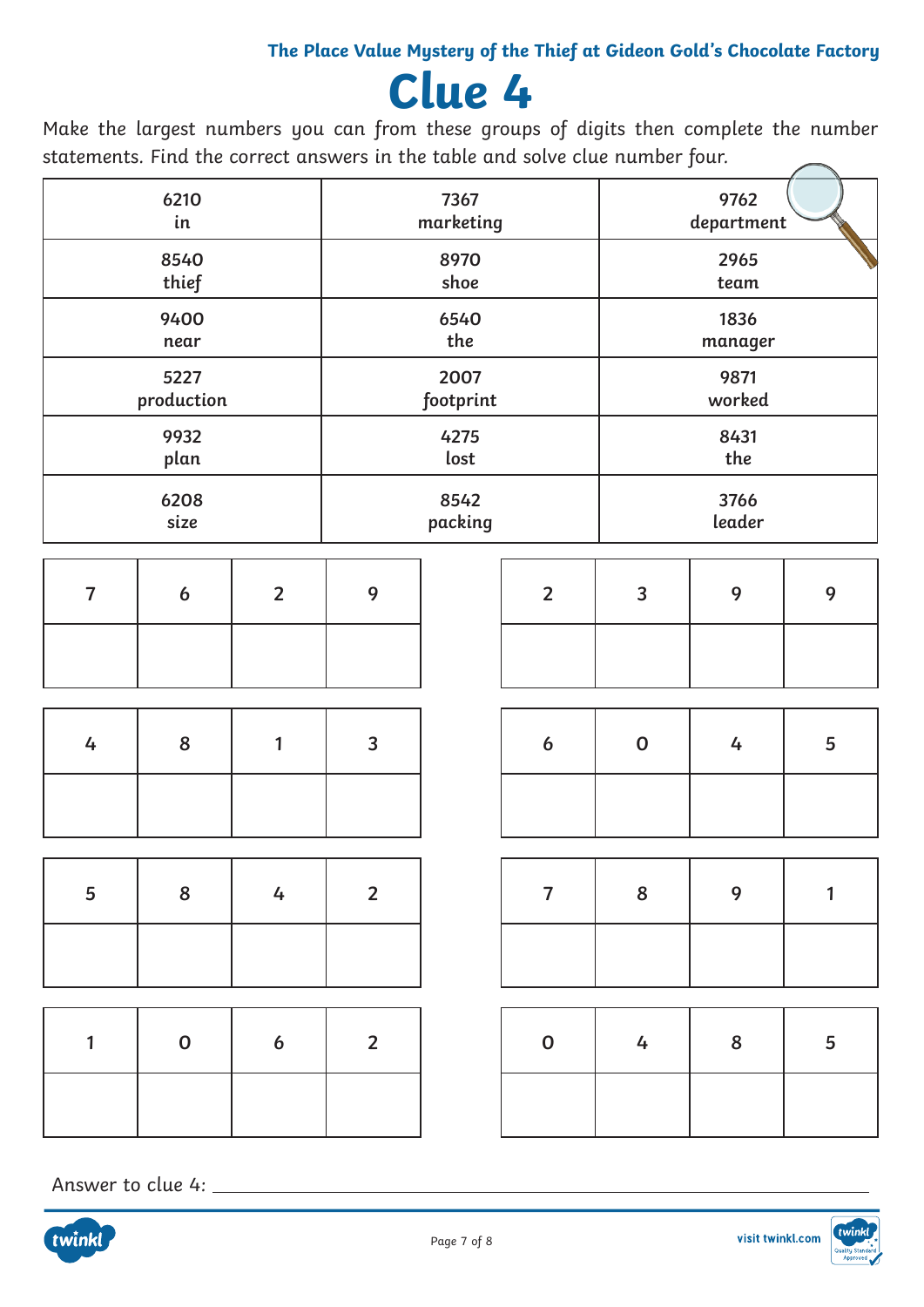### **Clue 5**

What is the value of the underlined numbers?

| 2589 | 8368 | 1567 | 3040 | 9999 | 7643 |
|------|------|------|------|------|------|
| 1671 | 7858 | 5287 | 1113 | 5052 | 8620 |

| 60             | 800       | 200   | 30              |
|----------------|-----------|-------|-----------------|
| plan           | naughty   | had   | was             |
| $\overline{2}$ | 6         | 4     | 1000            |
| six            | footprint | five  | chocolate       |
| 100            | 90        | 500   | 10 <sup>°</sup> |
| seven          | the       | very  | were            |
| feet           | 8         | 400   | 80              |
|                | α         | found | shoe            |
| 600            | 40        | 300   | 20              |
| which          | thief     | under | size            |

Answer to clue 5:

Have you solved the mystery?

The safe breaking chocolate plan thief is .



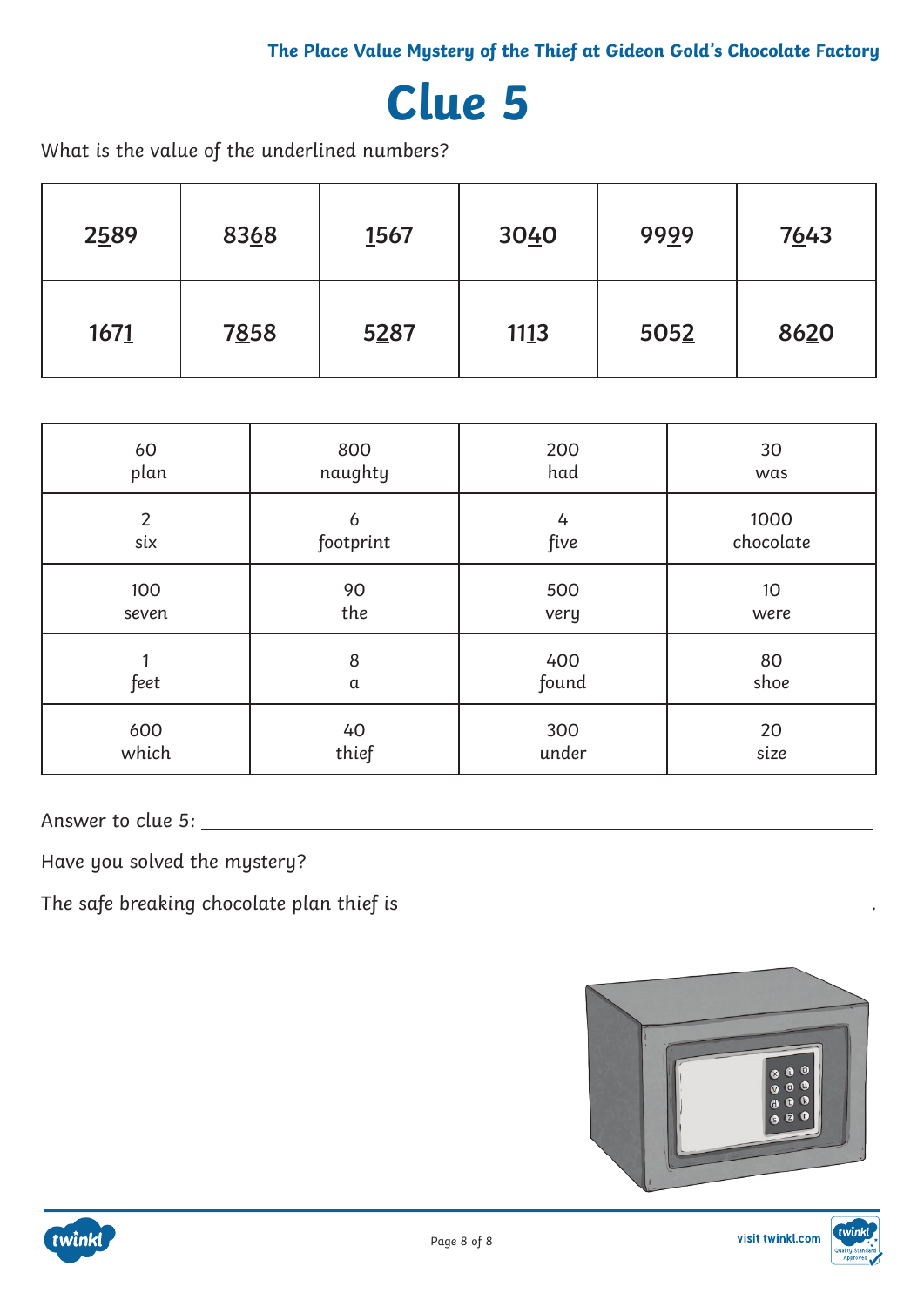### **Clue 1:**

**The culprit went to the factory by car.**

| 220  | 45      | 80       | 21     |
|------|---------|----------|--------|
| went | ticket  | factory  | by     |
| 20   | 44      | 350      | 36     |
| bus  | culprit | was      | found  |
| 35   | 90      | 200      | 55     |
| the  | bike    | $\alpha$ | to     |
| 75   | 250     | 58       | 25     |
| clip | the     | car      | walked |

### **Clue 2:**

**There are more < signs The culprit did wear a hat.**

| 245 < 254          | 632 > 626     | 509 < 590   |
|--------------------|---------------|-------------|
| $1783 \times 1738$ | 8020 > 8002   | 379 < 397   |
| 1803 < 1830        | $2784 = 2784$ | 1007 < 1070 |
| 6128 > 6119        | 4089 < 4098   | 6668 > 6599 |

### **Clue 3:**

**The naughty safe breaker was female.**

- **900 = 500 + 400 = the**
- **703 = 650 + 53 = naughty**
- **504 = 480 + 24 = safe**
- **2632 = 630 + 2002 = breaker**
- **458 = 420 + 38 = was**
- **309 = 290 + 19 = female**